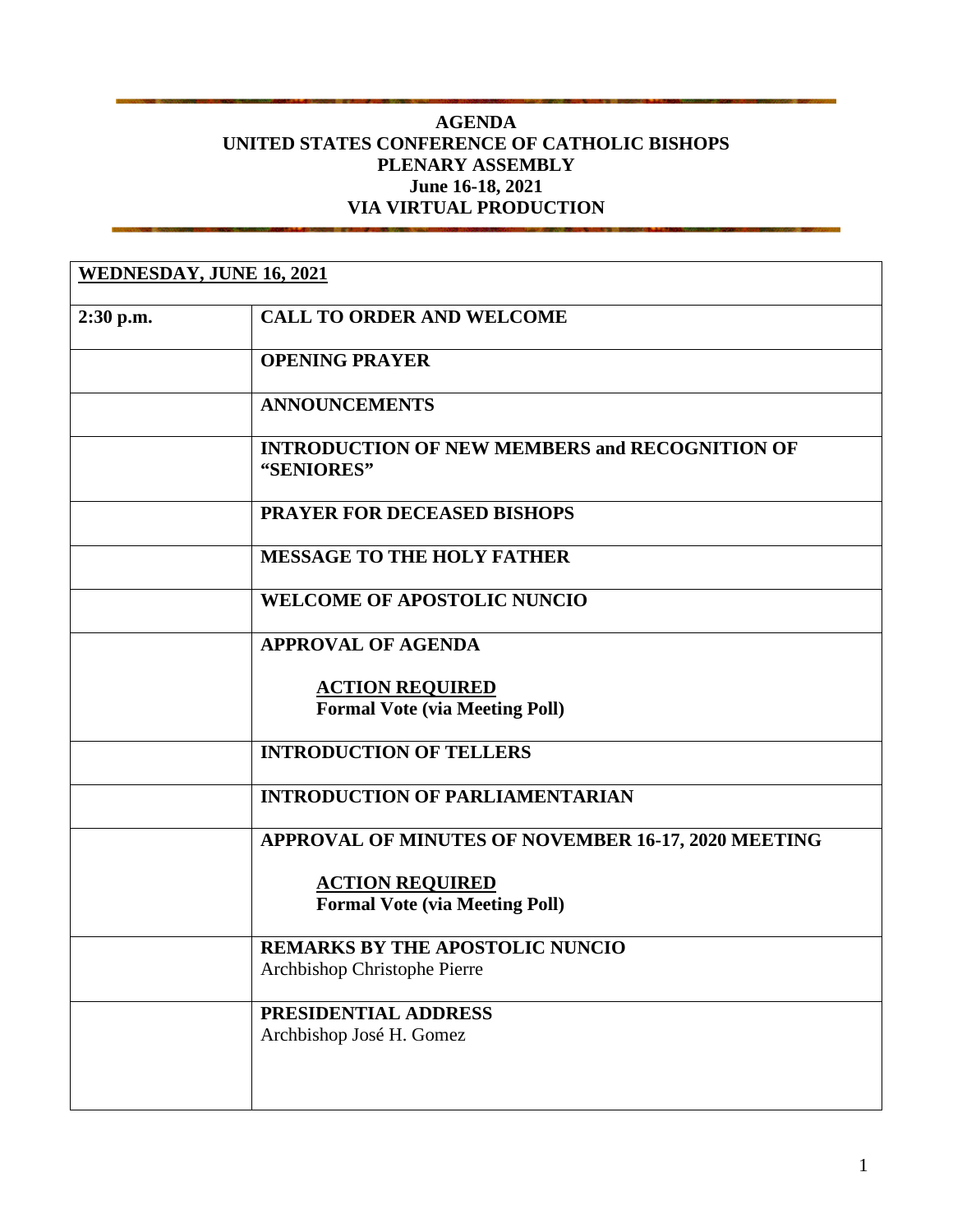|                                           | NATIONAL ADVISORY COUNCIL REPORT                                                                                                                                                                                                         |
|-------------------------------------------|------------------------------------------------------------------------------------------------------------------------------------------------------------------------------------------------------------------------------------------|
|                                           | Mr. Scott Voynich, Chair                                                                                                                                                                                                                 |
|                                           |                                                                                                                                                                                                                                          |
| <b>PRELIMINARY</b>                        | <b>COMMITTEE ON DIVINE WORSHIP</b>                                                                                                                                                                                                       |
| <b>PRESENTATIONS</b>                      | Archbishop Leonard P. Blair                                                                                                                                                                                                              |
|                                           | <b>ACTION #04</b>                                                                                                                                                                                                                        |
|                                           | Do the Latin Church members of the USCCB approve the ICEL<br>Gray Book of the Blessed Virgin Mary, Mother of the Church for use<br>in the dioceses of the United States of America?                                                      |
|                                           | VOTE: Two-thirds of the Latin Church members with subsequent<br><i>confirmatio</i> by the Congregation for Divine Worship and the Discipline of<br>the Sacraments                                                                        |
|                                           | <b>ACTION #05</b><br>Do the Latin Church Bishops of the USCCB approve the ICEL Gray<br>Book of the Liturgy of the Hours: Additional Intercessions and Psalter<br><b>Concluding Prayers for use in the dioceses of the United States?</b> |
|                                           | VOTE: Two-thirds of the Latin Church members with subsequent<br><i>confirmatio</i> by the Congregation for Divine Worship and the Discipline of<br>the Sacraments                                                                        |
|                                           | <b>ACTION #06</b><br>Do the Latin Church Bishops of the USCCB approve the ICEL Gray<br>Book of the Order of Penance for use in the dioceses of the United<br><b>States?</b>                                                              |
|                                           | VOTE: Two-thirds of the Latin Church members with subsequent<br><i>confirmatio</i> by the Congregation for Divine Worship and the Discipline of<br>the Sacraments                                                                        |
| <b>PRELIMINARY</b><br><b>PRESENTATION</b> | <b>COMMITTEE ON LAITY, MARRIAGE, FAMILY LIFE AND YOUTH</b><br>Archbishop Salvatore J. Cordileone                                                                                                                                         |
|                                           | <b>ACTION #09</b><br>Do the members approve the proposed draft, "Pastoral Framework"<br>for Marriage and Family Life Ministry in the United States: Called to<br>the Joy of Love"?                                                       |
|                                           | VOTE: Two-thirds of the Conference membership                                                                                                                                                                                            |
|                                           | <b>INSTRUCTIONS FOR SUBMITTING AMENDMENTS</b>                                                                                                                                                                                            |
|                                           | Monsignor Jeffrey D. Burrill                                                                                                                                                                                                             |
|                                           | <b>CLOSING PRAYER and ADJOURN</b>                                                                                                                                                                                                        |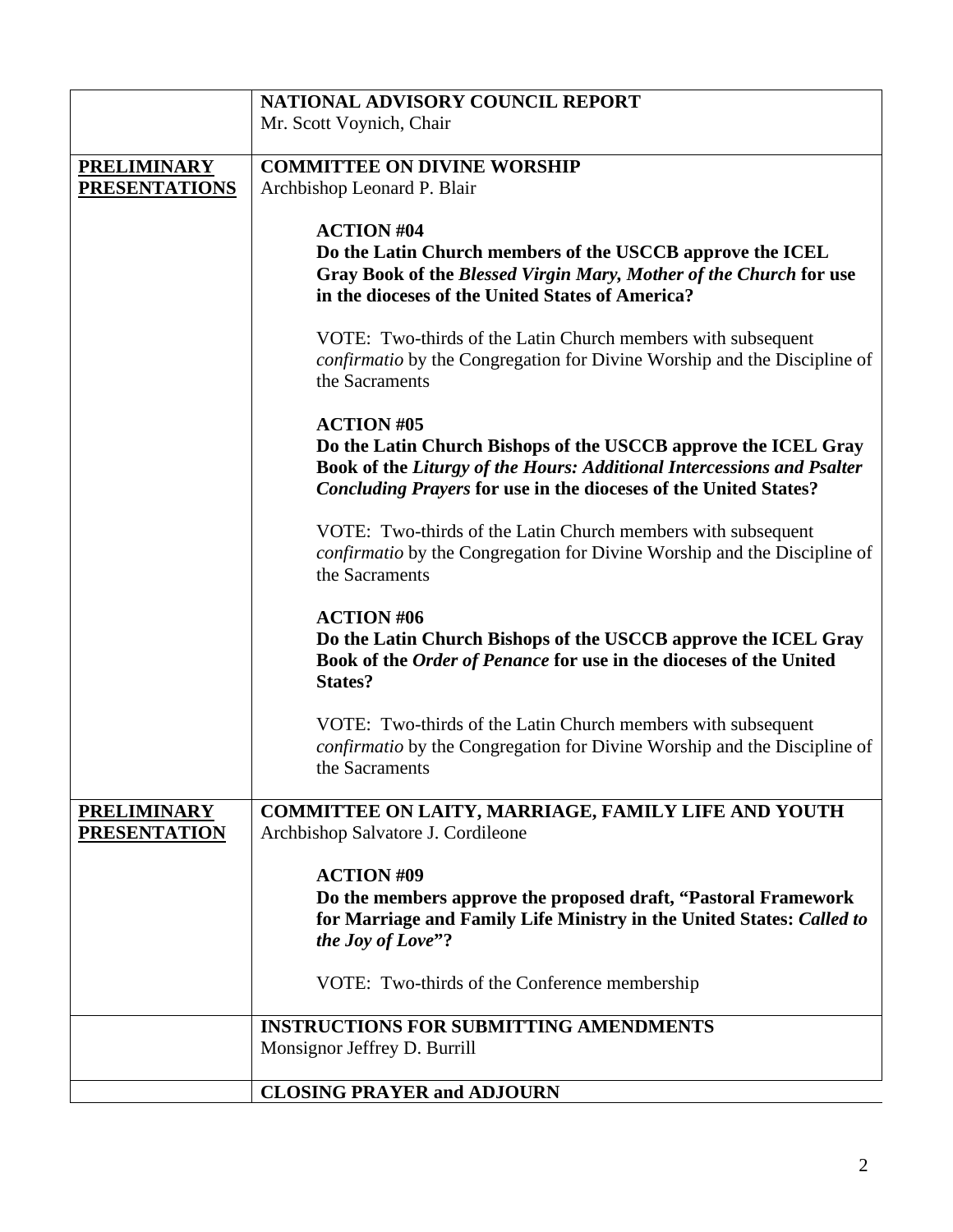| THURSDAY, JUNE 17, 2021 |                                                                                                                                                                                                                                                               |  |
|-------------------------|---------------------------------------------------------------------------------------------------------------------------------------------------------------------------------------------------------------------------------------------------------------|--|
| $1:00$ p.m.             | <b>OPENING PRAYER</b>                                                                                                                                                                                                                                         |  |
|                         | <b>NATIONAL REVIEW BOARD</b>                                                                                                                                                                                                                                  |  |
|                         | Mrs. Suzanne Healy, Chair                                                                                                                                                                                                                                     |  |
|                         | <b>COMMITTEE ON CANONICAL AFFAIRS AND</b>                                                                                                                                                                                                                     |  |
|                         | <b>CHURCH GOVERNANCE</b>                                                                                                                                                                                                                                      |  |
|                         | Archbishop Jerome E. Listecki                                                                                                                                                                                                                                 |  |
|                         | <b>ACTION #01</b>                                                                                                                                                                                                                                             |  |
|                         | At the request of Bishop J. Douglas Deshotel of Lafayette, do the<br>members consider it opportune to advance on the local level the cause<br>of canonization of the Servant of God Joseph Verbis Lafleur,<br><b>Diocesan Priest?</b>                         |  |
|                         | VOTE: Majority of the members present and voting (via Meeting Poll)                                                                                                                                                                                           |  |
|                         | <b>ACTION #02</b>                                                                                                                                                                                                                                             |  |
|                         | At the request of Bishop Kevin J. Sweeney of Paterson, do the<br>members consider it opportune to advance on the local level the cause<br>of canonization of the Servant of God Marinus (Leonard) LaRue, a<br>Professed Brother of the Order of St. Benedict? |  |
|                         | VOTE: Majority of the members present and voting (via Meeting Poll)                                                                                                                                                                                           |  |
|                         | <b>COMMITTEE ON CULTURAL DIVERSITY IN THE CHURCH</b><br>Archishop Nelson J. Pérez                                                                                                                                                                             |  |
|                         | <b>SUBCOMMITTEE ON NATIVE AMERICAN AFFAIRS</b><br>Bishop James S. Wall                                                                                                                                                                                        |  |
|                         | <b>ACTION #03</b><br>Do the members authorize the development of a new formal<br>statement and comprehensive vision for Native American / Alaska<br><b>Native ministry?</b>                                                                                   |  |
|                         | VOTE: Majority of the members present and voting                                                                                                                                                                                                              |  |
|                         |                                                                                                                                                                                                                                                               |  |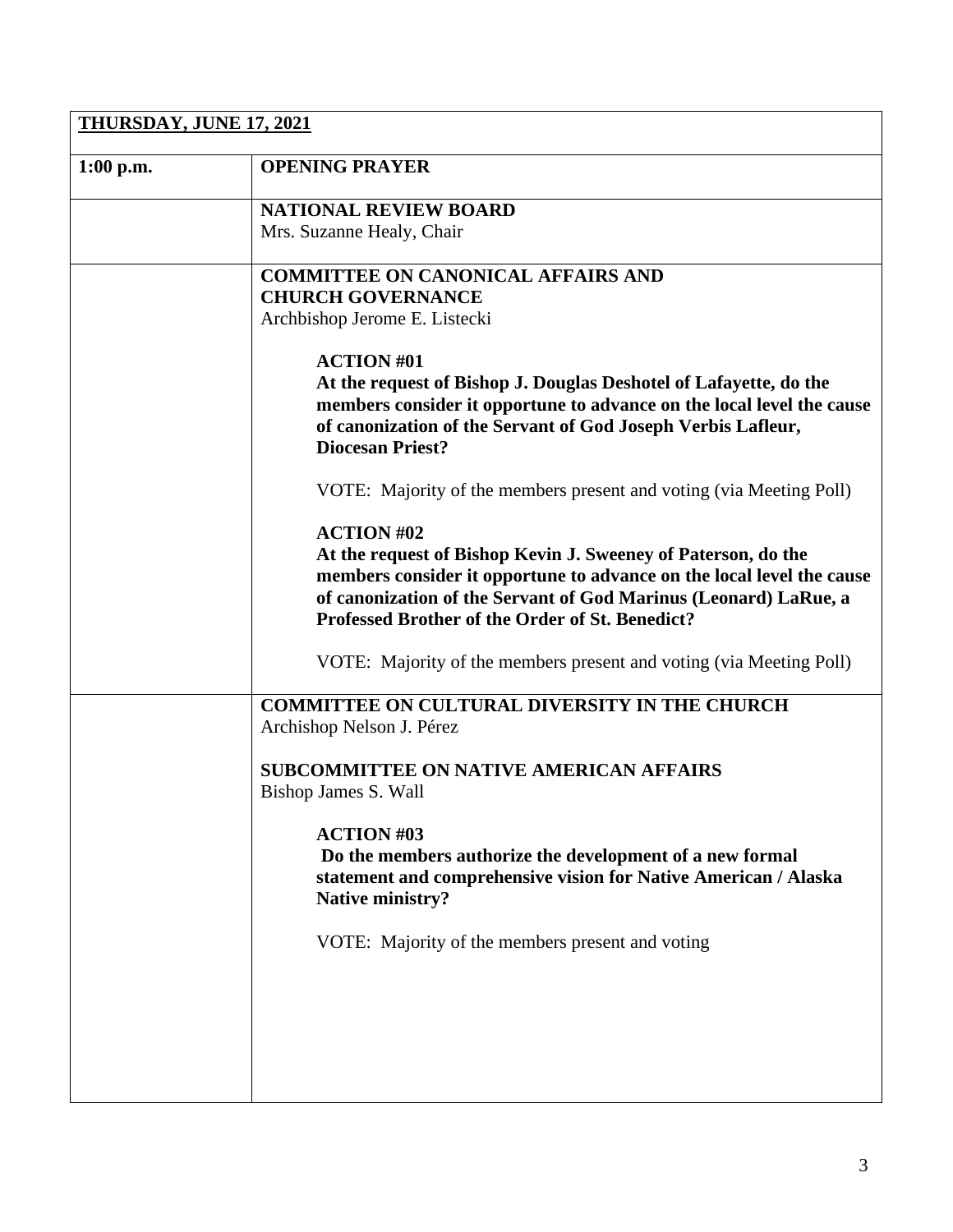| <b>DEBATE</b> | <b>COMMITTEE ON DIVINE WORSHIP</b>                                              |
|---------------|---------------------------------------------------------------------------------|
|               | Archbishop Leonard P. Blair                                                     |
|               |                                                                                 |
|               | <b>ACTION #04</b>                                                               |
|               | Do the Latin Church members of the USCCB approve the ICEL                       |
|               | Gray Book of the Blessed Virgin Mary, Mother of the Church for use              |
|               | in the dioceses of the United States of America?                                |
|               |                                                                                 |
|               | VOTE: Two-thirds of the Latin Church members with subsequent                    |
|               | <i>confirmatio</i> by the Congregation for Divine Worship and the Discipline of |
|               | the Sacraments                                                                  |
|               |                                                                                 |
|               | <b>ACTION #05</b>                                                               |
|               | Do the Latin Church Bishops of the USCCB approve the ICEL Gray                  |
|               | Book of the Liturgy of the Hours: Additional Intercessions and Psalter          |
|               | <b>Concluding Prayers for use in the dioceses of the United States?</b>         |
|               |                                                                                 |
|               | VOTE: Two-thirds of the Latin Church members with subsequent                    |
|               | <i>confirmatio</i> by the Congregation for Divine Worship and the Discipline of |
|               | the Sacraments                                                                  |
|               |                                                                                 |
|               | <b>ACTION #06</b>                                                               |
|               | Do the Latin Church Bishops of the USCCB approve the ICEL Gray                  |
|               | Book of the Order of Penance for use in the dioceses of the United              |
|               | <b>States?</b>                                                                  |
|               |                                                                                 |
|               | VOTE: Two-thirds of the Latin Church members with subsequent                    |
|               | <i>confirmatio</i> by the Congregation for Divine Worship and the Discipline of |
|               | the Sacraments                                                                  |
|               |                                                                                 |
| <b>DEBATE</b> | COMMITTEE ON LAITY, MARRIAGE, FAMILY LIFE AND YOUTH                             |
|               | Archbishop Salvatore J. Cordileone                                              |
|               |                                                                                 |
|               | <b>ACTION #09</b>                                                               |
|               | Do the members approve the proposed draft, "Pastoral Framework"                 |
|               | for Marriage and Family Life Ministry in the United States: Called to           |
|               | the Joy of Love"?                                                               |
|               |                                                                                 |
|               | VOTE: Two-thirds of the Conference membership                                   |
|               |                                                                                 |
|               |                                                                                 |
|               |                                                                                 |
|               |                                                                                 |
|               |                                                                                 |
|               |                                                                                 |
|               |                                                                                 |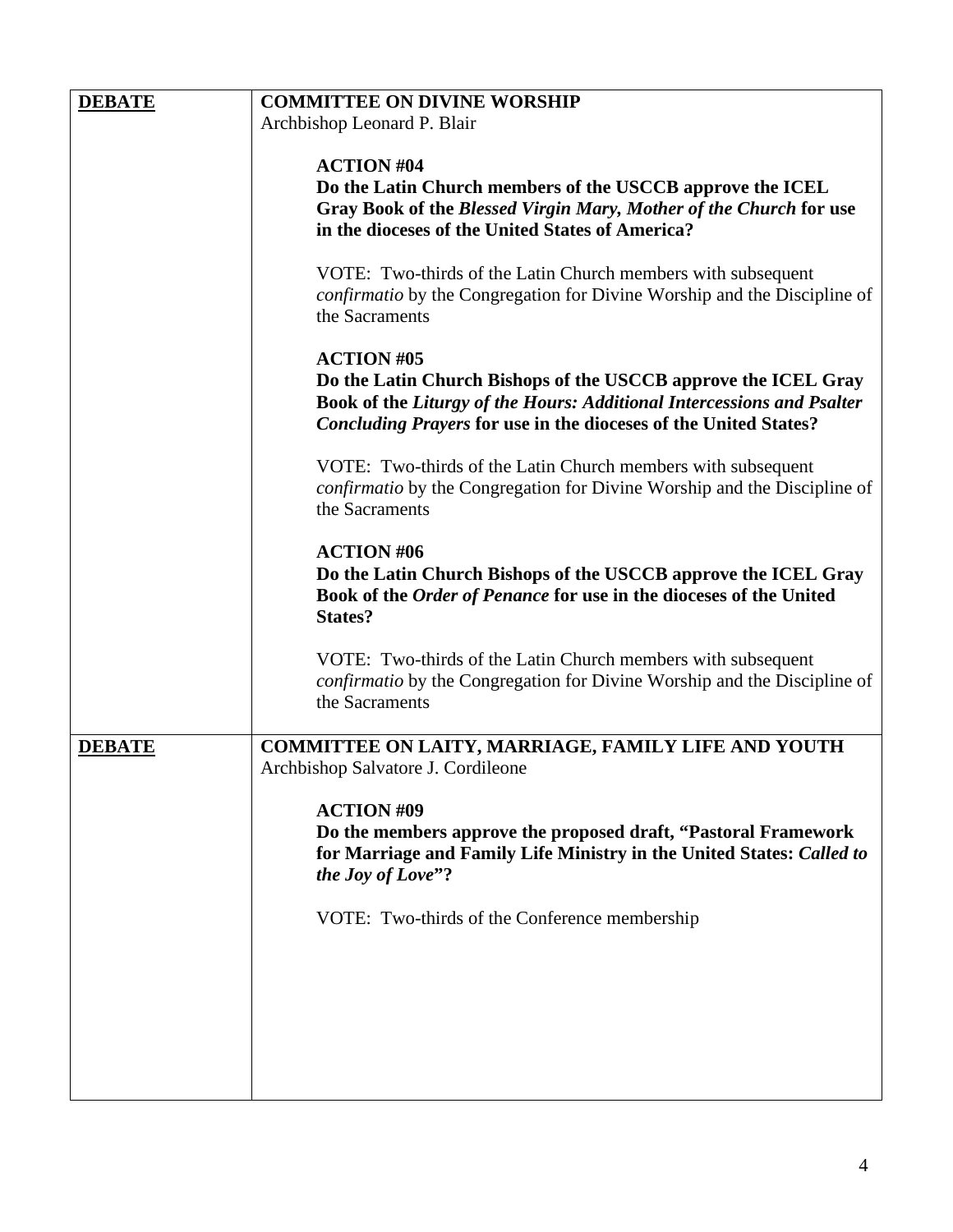| COMMITTEE ON LAITY, MARRIAGE, FAMILY LIFE AND YOUTH<br>Archbishop Salvatore J. Cordileone<br><b>Bishop Edward J. Burns</b>                                                                                         |
|--------------------------------------------------------------------------------------------------------------------------------------------------------------------------------------------------------------------|
| <b>ACTION #08</b><br>Do the members affirm the Committee on Laity, Marriage, Family<br>Life, and Youth in drafting a national pastoral framework on youth<br>and young adults for their consideration?             |
| VOTE: Majority of members present and voting                                                                                                                                                                       |
| <b>COMMITTEE ON DOCTRINE</b>                                                                                                                                                                                       |
| Bishop Kevin C. Rhoades                                                                                                                                                                                            |
| <b>ACTION #07</b><br>Does the body of bishops approve the request of the Committee on<br>Doctrine to proceed with the drafting of a formal statement on the<br>meaning of the Eucharist in the life of the Church? |
| VOTE: Majority of members present and voting                                                                                                                                                                       |
| <b>INSTRUCTIONS FOR VOTING VIA ELECTRONIC BALLOT</b><br>Monsignor Jeffrey D. Burrill                                                                                                                               |
| <b>CLOSING PRAYER and ADJOURN</b>                                                                                                                                                                                  |